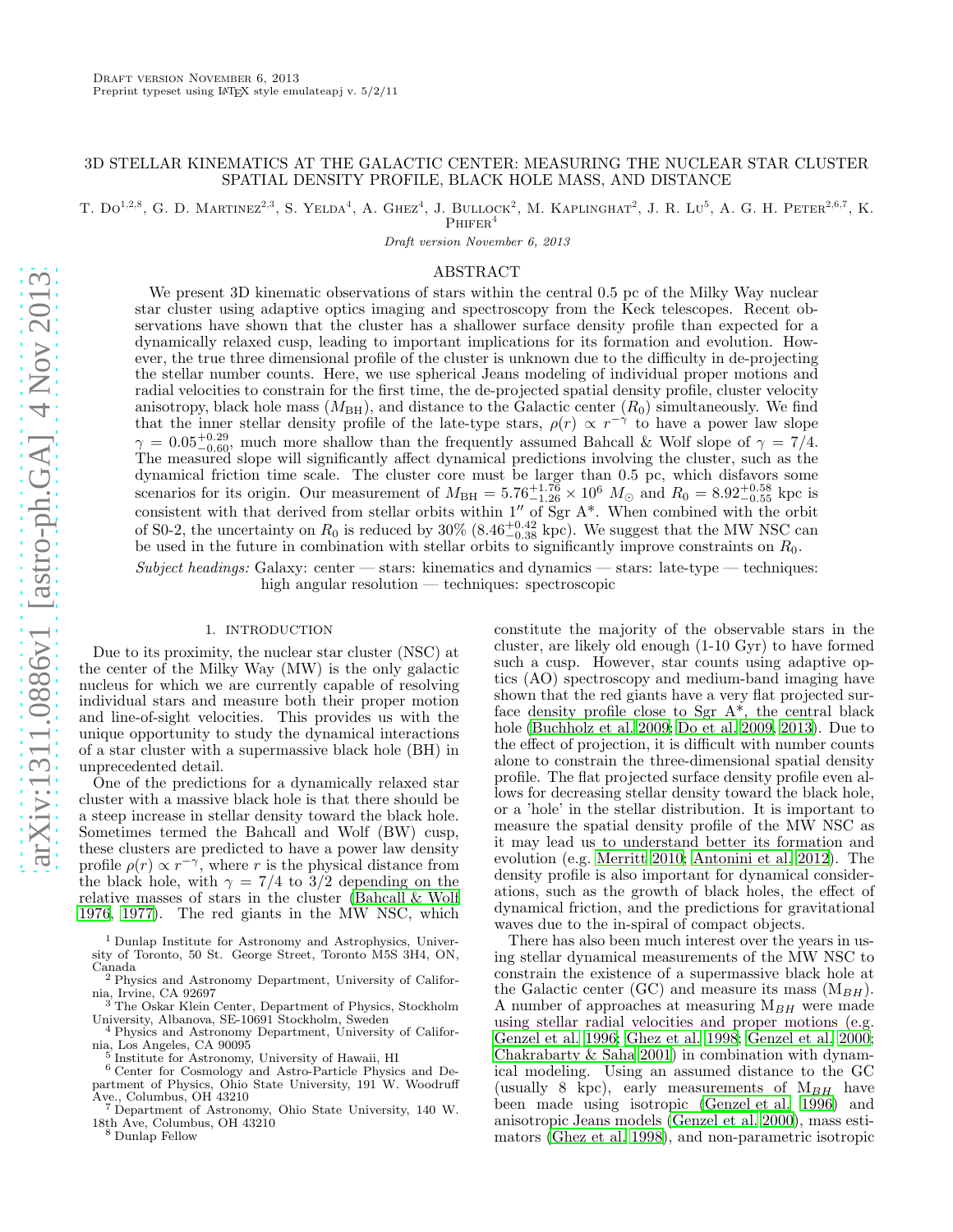mass modeling [\(Chakrabarty & Saha 2001\)](#page-6-10). The measurements for  $M_{BH}$  using these methods range from 1.8 to  $3.6\times10^6$  M<sub>☉</sub>. However, subsequent measurements using the orbit of S0-2, a star with a semi-major axis of 0.124″, have found a higher  $M_{BH}$  of  $4.1 \pm 0.6 \times 10^6$  M<sub>☉</sub> and  $R_0 = 8.0 \pm 0.6$  kpc [\(Ghez et al. 2008;](#page-6-11) [Gillessen et al.](#page-6-12) [2009\)](#page-6-12). Later estimates of  $M_{\rm BH}$  using Jeans modeling of proper motions (Schödel et al. 2009) and in combination with radial velocities [\(Trippe et al. 2008](#page-6-14)) has come into closer agreement with the stellar orbits. One source of the discrepancy between these cluster studies may lie in the assumption of the spatial profile of the stars; the earlier works assumed a BW-like cusp, while the later studies assumed a more shallow stellar density profile. However, no studies have so far measured the volume density profile of the MW NSC simultaneously with  $M_{BH}$  and  $R_0$  to verify consistency with the results from S0-2.

We present a spherical Jeans model of the inner 0.5 pc of the MW NSC which for the first time, measures the stellar density profile, velocity anisotropy,  $M_{BH}$ , and  $R_0$ simultaneously using individual three-dimensional velocity measurements. In Section [2](#page-1-0) and [3](#page-1-1) we present the observations and sample selection. We discuss the components of our dynamical model in Section [4,](#page-1-2) while in Section [5,](#page-2-0) we present significant constraints on the cluster parameters as well as  $M_{BH}$  and  $R_0$ . Section [6](#page-4-0) discusses the implications of these measurements for cusp formation and dynamical calculations involving the cluster.

### 2. OBSERVATIONS

<span id="page-1-0"></span>Observations of the central 0.5 pc were made using the integral-field spectrograph OSIRIS and the imager NIRC2 on the Keck 2 telescope between 2006 and 2010. These instruments are behind a laser-guide star adaptive optics system (LGS AO) system. The spectroscopic observations are made along the inclination angle of the young stellar disk, at a position angle of 105 deg [\(Lu et al. 2009\)](#page-6-15) extending out to 14′′ from the Galactic center. For more details about the spectroscopic fields and data reduction, see [Do et al. \(2013\)](#page-6-4), where the stellar identifications are reported. Observations and data reduction for the imaging observations are detailed in Yelda et al.  $(2013,$  submitted).

#### 3. SAMPLE SELECTION AND VELOCITY MEASUREMENTS

<span id="page-1-1"></span>In the current study, we only include stars which are identified as late-type in Table 2 from [Do et al. \(2013\)](#page-6-4), as we are interested in the properties of the older component of the NSC. It is important not to include the dynamics from the young stellar population in this region, because at least half of them are distributed in a distinct stellar disk, which would bias the results of spherical Jeans modeling. In contrast, the old component is likely to be spherically symmetric [\(Trippe et al.](#page-6-14)  $2008$ ; Schödel et al.  $2010$ ). In addition, this sample include only stars with all three components of velocity measured (thus limited by the coverage of the OSIRIS observations). The line-of-sight measurements where obtained by cross-correlation of the late-type stars with an M3II stellar template (HD40239) from the SPEX instrument on IRTF [\(Rayner et al. 2009\)](#page-6-17). The radial velocities are then corrected for the solar motion with respect to

the standard of rest<sup>[9](#page-1-3)</sup>. Radial velocity errors are obtained by splitting the spectra for each star into three subsets and measuring the standard deviation of the radial velocities of the three subsets. We are able to measure radial velocities up to  $\sim 3 \text{ km s}^{-1}$  precision, where systematic uncertainties, such as the wavelength solution, then dominate. The proper motion measurements are made using the data set and reference frame defined by Yelda et al. (2013, submitted). We further only include stars with velocity error less than  $100 \text{ km s}^{-1}$  in any velocity component. The median radial velocity error in our sample is 16 kms<sup>-1</sup>. The median error in  $v_x$  is 0.09 mas yr<sup>-1</sup> and  $v_y$  is 0.11 mas yr<sup>-1</sup> (3.6 & 4.4 kms<sup>-1</sup> at 8 kpc). The final sample of 265 stars and their velocities are listed in Table [1.](#page-2-1)

## 4. JEANS MODELING

<span id="page-1-2"></span>In order to relate the measured stellar positions and velocities to the cluster properties and the gravitational potential, we will use the spherically symmetric Jeans equation, allowing for velocity anisotropy:

$$
\frac{d(\rho_\star \sigma_r^2)}{dr} + 2\frac{\beta(r)\rho_\star \sigma_r^2}{r} = -G\rho_\star \frac{M(r)}{r^2},\tag{1}
$$

where  $\sigma_r$  is the dispersion in the radial direction in spherical coordinates. The velocity anisotropy,  $\beta$  is defined as in [Binney & Tremaine \(2008\)](#page-6-18):

$$
\beta \equiv 1 - \frac{\sigma_{\theta}^2 + \sigma_{\phi}^2}{2\sigma_r^2},\tag{2}
$$

where  $\sigma_{\theta}$ ,  $\sigma_{\phi}$ , and  $\sigma_{r}$  are the velocity dispersion in spherical coordinates. The radial dependence of the anisotropy,  $\beta(r)$  is parameterized as:

$$
\beta(r) = \frac{\beta_0 + \beta_\infty (r/r_\beta)^{\eta}}{1 + (r/r_\beta)^{\eta}},\tag{3}
$$

where  $\beta_o$  is the inner anisotropy,  $\beta_{\infty}$  is the outer anisotropy,  $r_\beta$  is the location of the transition, and  $\eta$ is the sharpness of the transition. The stellar spatial density profile,  $\rho_{\star}(r)$  is defined to be a broken power law [\(Lauer et al. 1995\)](#page-6-19):

$$
\rho_{\star}(r) \propto \left(\frac{r}{r_b}\right)^{-\gamma} \left(1 + (r/r_b)^{\delta}\right)^{(\gamma - \alpha)/\delta},\tag{4}
$$

where  $\gamma$  is the inner power law slope,  $\alpha$  is the outer slope,  $r_b$  is the break radius, and  $\delta$  is the sharpness of the transition between the two slopes. The mass profile  $M(r)$  is defined to be a point source<sup>[10](#page-1-4)</sup> with the mass of the black hole:

$$
M(r) = M_{BH}.\tag{5}
$$

We also include the distance to the black hole,  $R_0$ , as a free parameter. The mean velocity of the cluster with respect to the center of the reference frame (Yelda et al.

<span id="page-1-3"></span> $9$  The velocity correction is performed using the *rvcorrect* task in IRAF. This correction uses a velocity of 20 kms<sup> $-1$ </sup> for the solar motion with respect to the local standard of rest in the direction  $\alpha = 18^h, \delta = +30\deg$  for epoch 1900 [\(Kerr & Lynden-Bell 1986](#page-6-20)), corresponding to  $(u, v, w) = (10, 15.4, 7.8)$  kms<sup>-1</sup>

<span id="page-1-4"></span>rresponding to  $(u, v, w) = (10, 15.4, 7.8)$  kms<sup>-1</sup>.<br><sup>10</sup> The stellar kinematics are dominated by the gravitational influence of the black hole in the observed region  $(r_{infl} = 2 \text{ pc}).$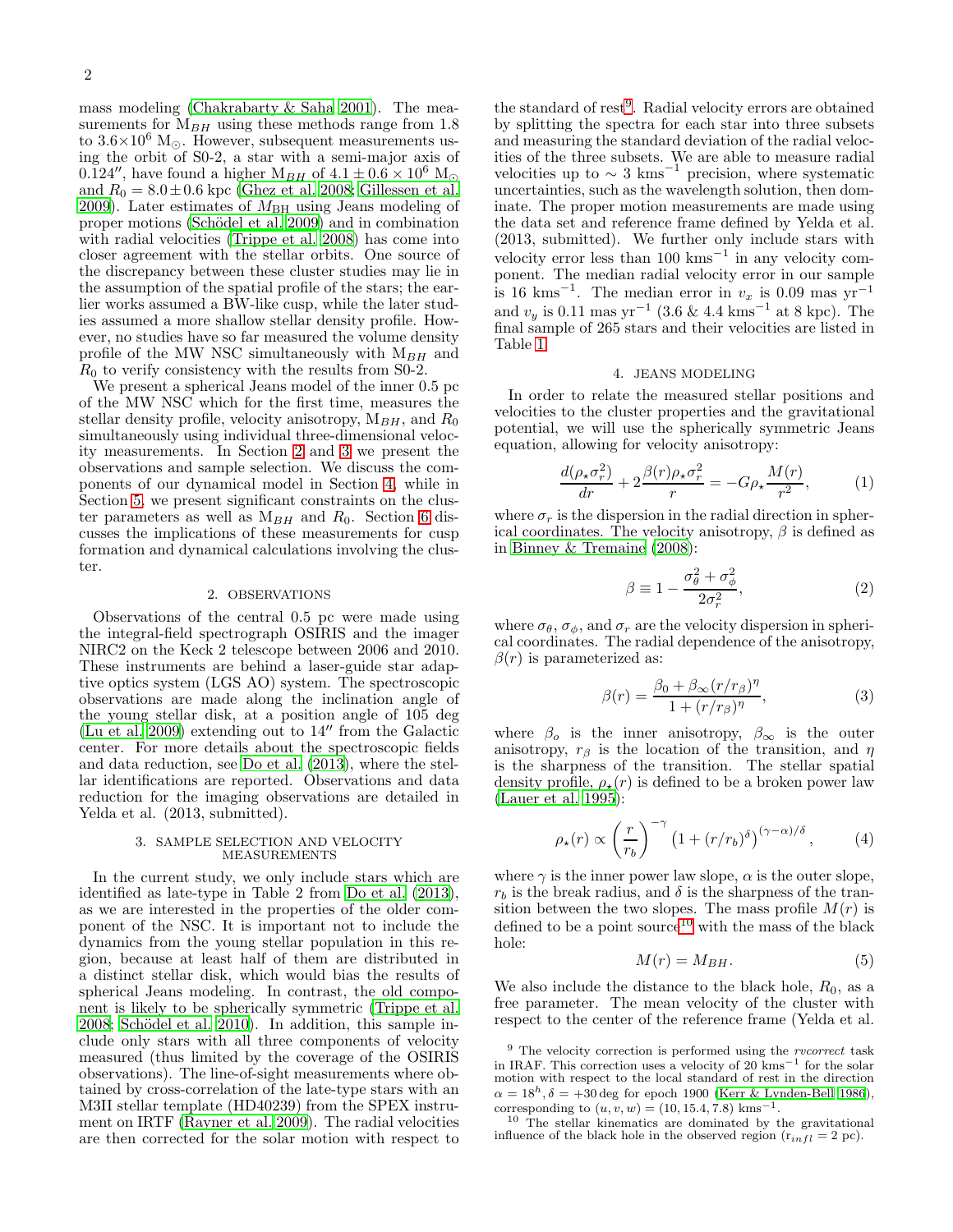TABLE 1 Measured Stellar Positions and Velocities

<span id="page-2-1"></span>

| Name                           | K'       | $\Delta {\rm RA}$<br>$^{\prime\prime\prime}$ | $\Delta$ Dec<br>$^{\prime\prime\prime}$ | $v_x$<br>$\rm (mas~yr^{-1})$ | $\sigma_{v_x}$<br>$\rm{mas}$ yr <sup>-1</sup> , | $v_y$<br>$\text{mas yr}^{-1}$ | $\sigma_{v_u}$<br>$\rm (mas~yr^{-1})$ | $\text{Epoch}_{xy}$ | $v_z$<br>$(\rm km s^{-1})$ | a<br>$\sigma_{v_z}$<br>$(km s^{-1})$ | $\text{Epoch}_{v_{\infty}}$ |
|--------------------------------|----------|----------------------------------------------|-----------------------------------------|------------------------------|-------------------------------------------------|-------------------------------|---------------------------------------|---------------------|----------------------------|--------------------------------------|-----------------------------|
| S <sub>0</sub> -17             | 15.9     | 0.0410                                       | $-0.0014$                               | 7.09                         | 0.08                                            | 24.18                         | 0.09                                  | 2008.177            | 597                        | 16                                   | 2005.500                    |
| $S0-6$                         | 14.1     | 0.0296                                       | $-0.3604$                               | $-5.12$                      | 0.02                                            | 3.57                          | 0.03                                  | 2007.675            | 87                         |                                      | 2008.370                    |
| S <sub>0</sub> -18             | 15.1     | $-0.1153$                                    | $-0.4173$                               | $-2.66$                      | 0.04                                            | 1.82                          | 0.04                                  | 2007.321            | $-262$                     | 19                                   | 2008.370                    |
| S <sub>0</sub> -27             | $15.6\,$ | 0.1491                                       | 0.5477                                  | 0.76                         | 0.03                                            | 3.61                          | 0.05                                  | 2008.449            | $-126$                     | 43                                   | 2008.560                    |
| $S0-28$                        | 15.7     | $-0.1411$                                    | $-0.4956$                               | $7.61\,$                     | 0.04                                            | 13.60                         | 0.05                                  | 2007.228            | $-329$                     | 73                                   | 2008.560                    |
| S <sub>0</sub> -12             | 14.3     | $-0.5560$                                    | 0.4124                                  | 0.98                         | 0.02                                            | 3.88                          | 0.03                                  | 2007.779            | -29                        | 6                                    | 2008.370                    |
| $S0-13$                        | 13.3     | 0.5503                                       | $-0.4119$                               | 1.80                         | 0.02                                            | 3.64                          | 0.03                                  | 2007.642            | $-38$                      | 3                                    | 2006.490                    |
| $S1-5$                         | 12.7     | 0.3309                                       | $-0.8978$                               | $-3.84$                      | 0.02                                            | 4.71                          | 0.03                                  | 2006.293            | 21                         | റ                                    | 2009.340                    |
| $S1-10$                        | 14.7     | $-1.1108$                                    | $-0.0128$                               | 4.28                         | 0.02                                            | 2.24                          | 0.03                                  | 2007.804            | $-35$                      | 17                                   | 2006.460                    |
| S <sub>1</sub> -3 <sub>1</sub> | 15.7     | $-0.9853$                                    | 0.5548                                  | $-0.87$                      | 0.03                                            | $-2.01$                       | 0.04                                  | 2008.473            | 159                        | 50                                   | 2008.370                    |

<sup>a</sup> Listed are statistical uncertainties. There is  $\sim 3 \text{ km s}^{-1}$  systematic uncertainty from the wavelength solution. <sup>b</sup> A full table is published electronically.

2013, submitted) is included  $(\overline{v}_x, \overline{v}_y, \overline{v}_z)$ . The total set of model parameters are:

$$
\mathcal{M} = \{\overline{v}_x, \overline{v}_y, \overline{v}_z, r_b, \alpha, \delta, \gamma, r_\beta, \beta_o, \eta, \beta_\infty, M_{BH}, R_o\} \tag{6}
$$

Given this set of model parameters and the Jeans equation, we can compute the radial dispersion and project it on the sky to compare to our observed dispersion measurements and its covariances. In order to avoid having to bin the data either radially or by velocity and thus losing information, we choose to compute the likelihoods for each source having an *observed* (projected) velocity vector  $\mathbf{V} = \{V_R, V_T, V_z\}$  and a projected distance from Sgr  $A^*$  of R, given the set of model parameters  $\mathcal M$ . Following the methodology in [Martinez et al. \(2011\)](#page-6-21) and [Do et al.](#page-6-22) [\(2012\)](#page-6-22), the probability density function (PDF) for each individual star is defined as:

$$
\mathcal{P}(\mathbf{V}, R|\mathcal{M}) \propto \frac{1}{\sqrt{|\mathbf{C}(R)|}} \exp\left[-\frac{(\mathbf{V} - \overline{\mathbf{V}})^T C(R)^{-1}(\mathbf{V} - \overline{\mathbf{V}})}{2}\right].
$$
\n(7)

The combined likelihood of the whole sample is the product of the PDF for each star, i:

$$
\mathcal{L}(\mathcal{M}) = \prod_{i} \mathcal{P}(\mathbf{V_i}, R_i | \mathcal{M})
$$
 (8)

The likelihood is proportional to  $R_0^2$ , the distance to the Galactic center through the conversion between angular velocity into physical units.

The covariance matrix  $(C)$  of the *intrinsic* moments of the velocity components  $(\mathbf{v} = \{v_R, v_T, v_z\})$  in cylindrical coordinates):

$$
\mathbf{C} \equiv \frac{1}{\Sigma(R)} \int_{-\infty}^{\infty} \rho_{\star} < \mathbf{v}^{T} \mathbf{v} > dz \tag{9}
$$

Where  $\Sigma(R)$  is the projected surface density profile. Equivalently this covariance matrix came be expressed as a function of the anisotropy  $\beta(r)$ :

$$
\mathbf{C} = \frac{2}{\Sigma(R)} \int_{R}^{\infty} \mathbf{A} \frac{r \rho_{\star} \sigma_{r}^{2}(r)}{\sqrt{r^{2} - R^{2}}} dr,
$$
\n
$$
\mathbf{A} = \begin{pmatrix} \left[1 - \beta \left(1 - \frac{R^{2}}{r^{2}}\right)\right] & 0 & \left[\beta \frac{R}{r} \sqrt{1 - \frac{R^{2}}{r^{2}}}\right] \\ 0 & \left[1 - \beta\right] & 0 \\ \left[\beta \frac{R}{r} \sqrt{1 - \frac{R^{2}}{r^{2}}}\right] & 0 & \left[1 - \beta \frac{R^{2}}{r^{2}}\right] \end{pmatrix}.
$$
\n(10)\n(11)

Some of the off-diagonal terms are zero because of our assumption of spherical symmetry. The error matrix to account for measurement error is (the errors are assumed to be normally distributed and uncorrelated):

<span id="page-2-2"></span>
$$
\mathcal{E}_{RT} \equiv \left( \begin{array}{ccc} \epsilon_{V_R}^2 & 0 & 0 \\ 0 & \epsilon_{V_T}^2 & 0 \\ 0 & 0 & \epsilon_{V_z}^2 \end{array} \right) \tag{12}
$$

The total projected covariance matrix is therefore:

$$
\mathbf{C}_{RT,total} = \mathbf{C}_{RT} + \mathcal{E}_{RT} \tag{13}
$$

.

If Cartesian coordinates are chosen, such that  $v =$  $(v_x, v_y, v_z)$  then **A** in Equation [10](#page-2-2) is:

$$
\mathbf{A}_{xy} = \begin{pmatrix} \left[1 - \beta \left(1 - \frac{x^2}{r^2}\right)\right] & \left[\beta \frac{xy}{r^2}\right] & \left[\beta \frac{x}{r}\sqrt{1 - \frac{R^2}{r^2}}\right] \\ \left[\beta \frac{xy}{r^2}\right] & \left[1 - \beta \left(1 - \frac{y^2}{r^2}\right)\right] & \left[\beta \frac{y}{r}\sqrt{1 - \frac{R^2}{r^2}}\right] \\ \left[\beta \frac{x}{r}\sqrt{1 - \frac{R^2}{r^2}}\right] & \left[\beta \frac{y}{r}\sqrt{1 - \frac{R^2}{r^2}}\right] & \left[1 - \beta \frac{R^2}{r^2}\right] \end{pmatrix}
$$
\n(14)

We take a Bayesian approach along with the Multi-Nest sampling algorithm [\(Feroz et al. 2009](#page-6-23)) to compute the posterior PDFs with linear flat priors for all parameters (Table [2\)](#page-3-0).

## 5. RESULTS

<span id="page-2-0"></span>We find the combination of kinematic data and Jeans modeling is able to significantly measure most of the cluster parameters, including  $\gamma$ ,  $\beta_o$ ,  $M_{BH}$ , and  $R_0$ . For the case where  $M_{BH}$  and  $R_0$  are allowed to be free, we find the 68% central confidence interval for  $\gamma = 0.05^{+0.29}_{-0.60}$ ,  $\beta_o = 0.01^{+0.35}_{-0.34}$ ,  $M_{\text{BH}} = 5.76^{+1.76}_{-1.26} \times 10^6$   $M_{\odot}$ , and  $R_0 =$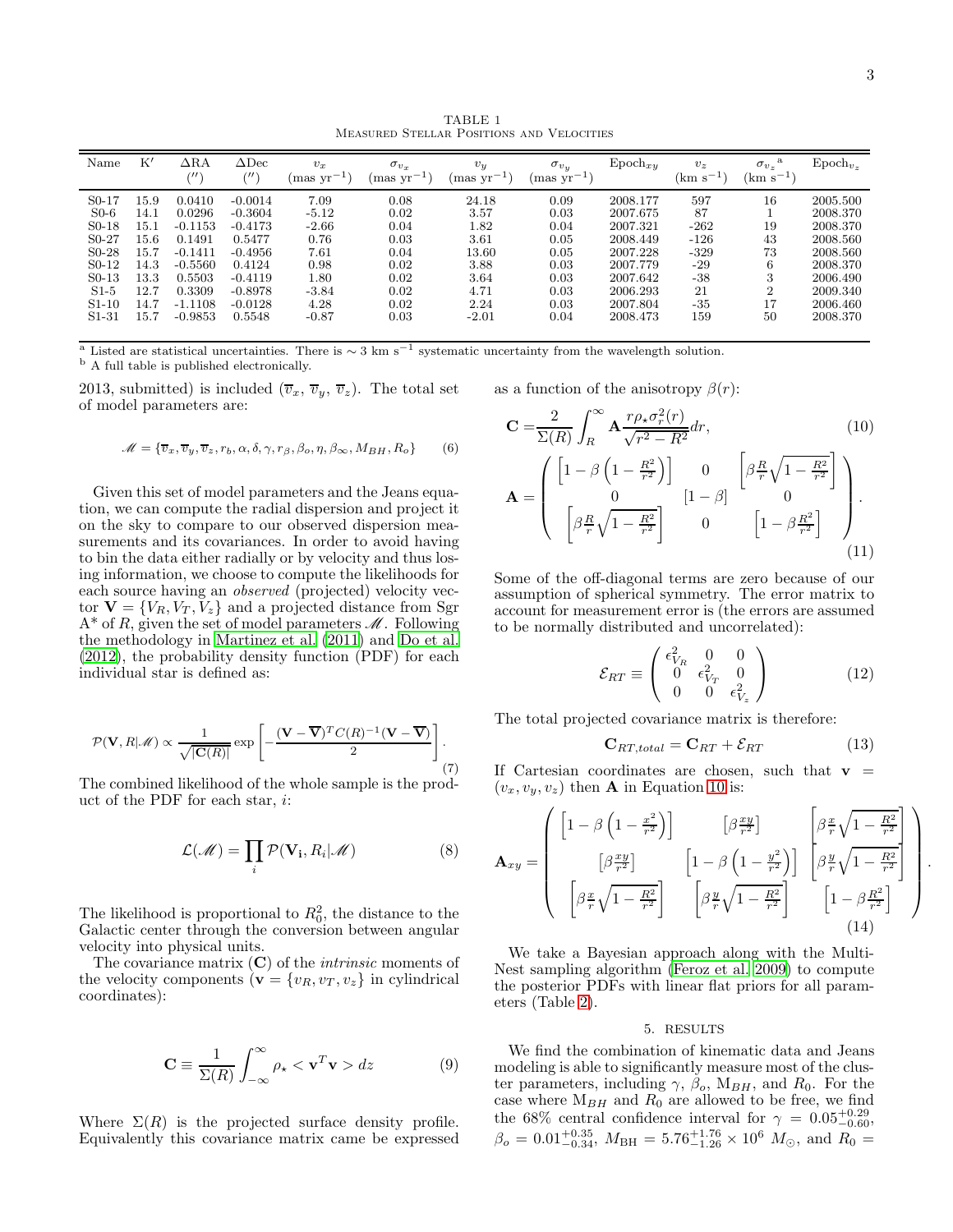<span id="page-3-0"></span>

| Parameter        | Description                            | Unit             | Lower Limit | Upper Limit    | Fit $1^a$                         | Fit $2^{\rm b}$         | Fit 3 <sup>c</sup>                     |
|------------------|----------------------------------------|------------------|-------------|----------------|-----------------------------------|-------------------------|----------------------------------------|
| $v_x$            | central velocity in x direction        | $km s^{-1}$      | $-100$      | 100            | $24.99^{+7.96}_{-2.2}$            | $21.99^{+7.87}_{-7.82}$ | $23.13^{+7.60}_{-7.17}$<br>$-7.47$     |
| $\overline{v}_y$ | central velocity in y direction        | $km s^{-1}$      | $-100$      | 100            | $10.06_{-8}^{+7.74}_{-8.05}$      | $8.11^{+7.80}_{-7.78}$  | $9.40^{+7.69}_{-7.98}$                 |
| $v_z$            | central velocity in z direction        | $km s^{-1}$      | $-100$      | 100            | $-6.11^{+7.49}_{-7.32}$           | $-7.23_{-8.00}^{+8.07}$ | $-6.41^{+7.43}_{-7.39}$                |
| $r_{\beta}$      | break radius in $\beta(r)$             | pc               | $\Omega$    | $\overline{2}$ | $0.93^{+0.54}_{-0.27}$<br>$-0.28$ | $\cdots$                | $1.13^{+0.54}$<br>$-0.53$              |
| $\beta_o$        | inner anisotropy                       |                  | $-3$        |                | $0.01 + 0.38$<br>-0.34            | 0.00                    | $-0.13^{+0.39}_{-0.39}$<br>$-0.30$     |
| $\eta$           | sharpness in $\beta(r)$ transition     |                  | $\Omega$    | 10             | 4.55                              | $\cdots$                | $4.24^{+3.81}_{-2.81}$                 |
| $\beta_{\infty}$ | outer anisotropy                       |                  | $-5$        |                | $-2.72_{-1.43}^{+1.50}$           | 0.00                    | $-2.01_{-1.81}^{+1.25}$                |
| $r_b$            | break radius for $\rho_{\star}$        | pc               | $\Omega$    | $\overline{2}$ | $1.56_{-0.25}^{+0.26}$            | $1.53^{+0.28}_{-0.25}$  | $1.51^{+0.27}_{-0.27}$                 |
|                  | inner slope of $\rho_{\star}$          |                  | $-5$        | $\overline{2}$ | $0.05 + 0.29$<br>$-0.60$          | $0.16_{-0.30}^{+0.25}$  | $0.22^{+\check{0}.\tilde{2}\tilde{2}}$ |
| δ                | sharpness in $\rho_{\star}$ transition |                  | 0           | 10             | $6.87^{+2.10}_{-2.65}$            | $6.83^{+2.08}_{-2.22}$  | $6.81^{+}$                             |
| $\alpha$         | outer slope in $\rho_{\star}$          |                  | 3           | 10             | $5.94^{+5.68}_{-0.08}$            | $5.88^{+5.68}_{-6.68}$  | 6.31                                   |
| $M_{BH}$         | black hole mass                        | $\times 10^6$ Mo | 3           | 8              | $5.76_{-1.26}^{+1.76}$            | $3.77^{+0.62}_{-0.52}$  | $4.62^{+0.54}_{-0.48}$                 |
| $R_o$            | distance to GC                         | kpc              | 5           | 10             | $8.92_{-0.55}^{+0.58}$            | $8.12^{+0.43}_{-0.41}$  | $8.46^{+0.42}_{-0.38}$                 |
|                  |                                        |                  |             |                |                                   |                         |                                        |

TABLE 2 Model Parameters, Priors, and Fits

<sup>a</sup> Fit using MW NSC stars.

<sup>b</sup> Fit with isotropic velocity distribution.

 $\rm c$  Fit 1 with  $R_o$  and  $\rm M_{BH}$  priors from the orbit of S0-2 [\(Ghez et al. 2008](#page-6-11))



<span id="page-3-1"></span>FIG. 1.— The first row of plots shows the posterior distributions for the cluster parameters for the case where both  $M_{\text{BH}}$  and  $R_0$  are allowed to be free. The measurements have 68% central confidence intervals of: ( on  $\gamma$  and  $\beta_o$  are robust, but the core radius (c) and outer anisotropy  $\beta_\infty$  (d) are dominated by the priors because the data is limited to  $R < 0.5$  pc. The joint posteriors between (e)  $\gamma$  and  $\beta_0$ , and (f)  $\gamma$  and  $M_{\text{BH}}$  show strong correlation. The third row shows the joint posteriors between (g)  $\beta_0$  and  $M_{\text{BH}}$ , (h)  $\beta_{\infty}$  and  $M_{\text{BH}}$ , and (i) the distance to the Galactic center,  $R_0$  and the bulk cluster velocity along the line of sight,  $\overline{v}_z$ . There is no correlation between  $\overline{v}_z$  and  $R_o$ .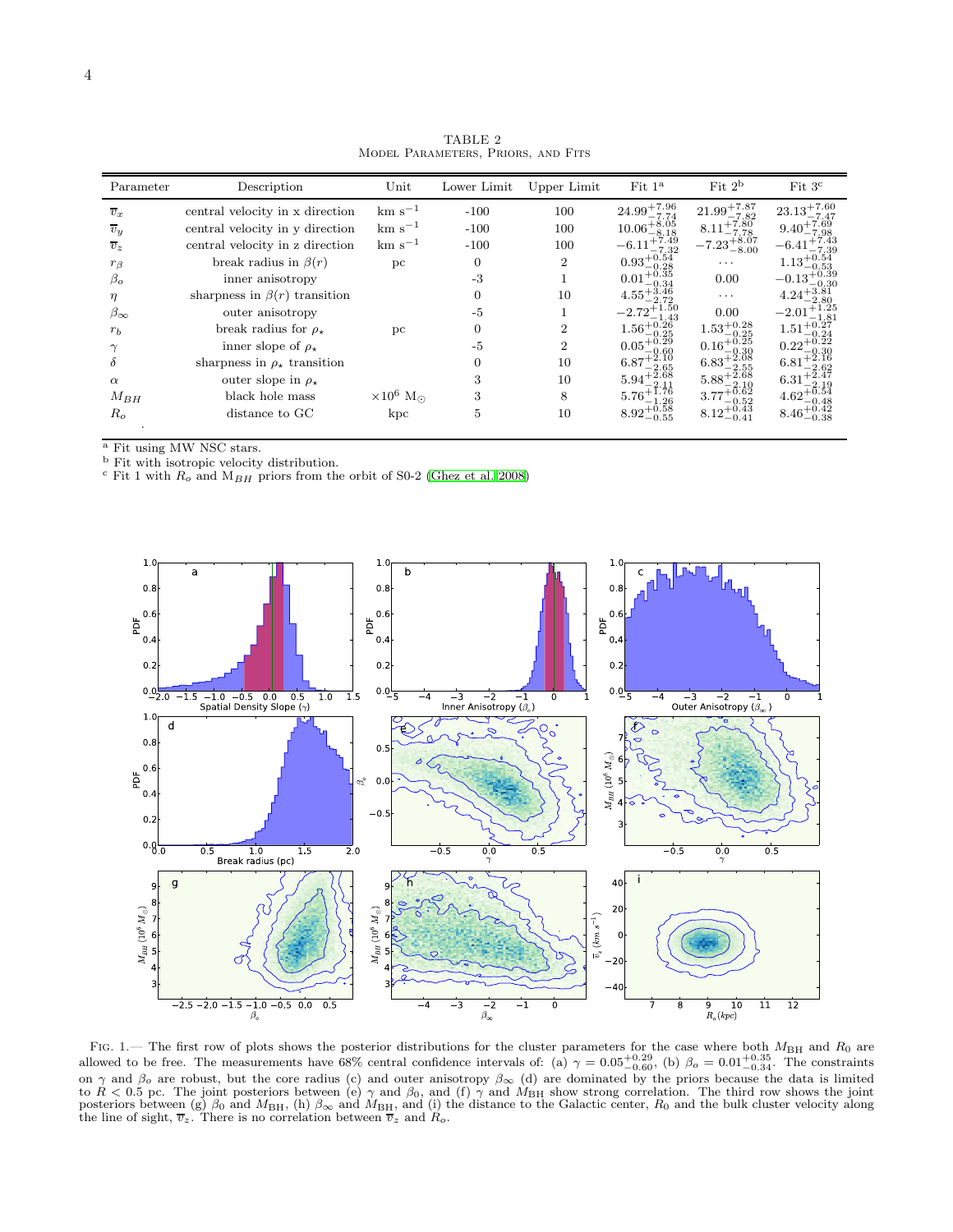$8.92^{+0.58}_{-0.55}$  kpc (Figure [1\)](#page-3-1). We find that there is a strong correlation between  $\beta_o$  and  $\gamma$ , as well as between  $\gamma$  and  $M_{\rm BH}$  (Figure [1\)](#page-3-1). The fits are insensitive to the mean velocity offset in each direction  $(\overline{v}_x, \overline{v}_y, \overline{v}_z)$ , which are not correlated with any of the cluster parameters. As an example, we show the joint PDF of  $v_z$  and  $R_0$  in Fig. [1.](#page-3-1)

In order to test the robustness of these results, we also re-analyze the data with variations of assumptions about the cluster parameters: (1) using the joint PDF of  $M_{BH}$ and  $R_o$  from the orbit of S0-2 [\(Ghez et al. 2008](#page-6-11),  $M_{BH}$  =  $4.1 \pm 0.6 \times 10^6$  M<sub>o</sub>,  $R_0 = 8.0 \pm 0.6$  kpc), (2) allowing for extended mass  $(M(r) = M_{BH} + M_{stars}(r))$ , (3) allowing for cluster rotation. We find that the inner slope value is very robust to changes in model assumptions, varying only within the range of statistical uncertainties. Adding the priors on M<sub>BH</sub> and R<sub>0</sub>, shifts  $\gamma$  by less than 1  $\sigma$ , with the uncertainties staying nearly the same. We find no significant constraints on the mass from stars in this region. The present data show no significant evidence for rotation, even when it is allowed in the fit. Within the radial range of the present dataset (0.5 pc), the velocity dispersion dominates over the large scale rotation that is seen at larger scales of 1 to 2 pc [\(Trippe et al. 2008;](#page-6-14) Schödel et al. 2009). We tabulate the resulting central confidence intervals for the cluster-only fit as well as for the addition of the constraints on  $M_{BH}$  and  $R_0$  from S0-2 in Table [2.](#page-3-0)

We also examine the effect of including velocity anisotropy by doing an isotropic fit. We find that the inner slope becomes steeper with  $\gamma = 0.16_{-0.30}^{+0.25}$ , but is consistent within 1  $\sigma$ . The inferred black hole mass and  $R_0$ also decreases, along their statistical uncertainties (Table [2\)](#page-3-0). We note that inferred  $R_0$  has a direct impact on the inferred anisotropy and vice versa.

It has been argued that the non-negativity of the distribution function imposes the constraint  $\gamma \geq \beta_0 + 1/2$ [\(An & Evans 2006\)](#page-6-24). This relation is violated in large parts of the  $\beta_0 - \gamma$  preferred region (Figure [1e](#page-3-1)) and this issue deserves a separate investigation. Including this limit will likely result in slightly steeper  $\gamma$  and increased tangential anisotropy. A distribution function analysis similar to that of [Wu & Tremaine \(2006\)](#page-6-25) will be useful to confirm the present results.

We are unable to place strong constraints on the size of the core profile using the current dataset, except that it must lie beyond 0.5 pc. This lower-limit is consistent with surface number density profiles from Schödel et al. [\(2007\)](#page-6-26) show that the cluster core should lie between about 0.4 to 0.6 pc, where the profile turns over to the form of  $1/R^{0.8}$ .

Similarly, constraints on the velocity anisotropy is best in the region that the data samples. The posterior distribution for the inner anisotropy  $(\beta_0)$  is well constrained while the outer anisotropy  $(\beta_{\infty})$  is prior dominated (Fig. [1\)](#page-3-1).

The Jeans model shows definitively that the Galactic center has only a very shallow cusp of red giants, and that it is inconsistent with the predictions of dynamical relaxation of  $\gamma = 3/2$  to 7/4 [\(Bahcall & Wolf 1977\)](#page-6-1). Number counts from the surface density profile had previously placed upper-limits on the slope of the spatial density profile of  $\gamma < 1.0$  at 99.7% confidence, which allowed for a complete lack of late-type giants close to Sgr A\* (or

a 'hole' in the stellar distribution). The addition of 3D kinematics shows that there must be late-type stars near the black hole, though the stellar density may decrease toward the black hole.

## 6. DISCUSSION & CONCLUSION

<span id="page-4-0"></span>The theoretical explanations for the unrelaxed stellar density profile at the Galactic center can be roughly classified as either as slow and secular, or from disruptive events. Secular explanations include: resonant relaxation of the cluster driving stars more efficiently than two-body relaxation into the black hole loss cone [\(Madigan et al. 2011\)](#page-6-27); collisions between the red giants and other stars or stellar remnants (e.g. [Dale et al. 2009](#page-6-28)); or tidal stripping of the red giants [\(Davies & King 2005](#page-6-29); [Murphy et al. 1991\)](#page-6-30). While these mechanisms may all occur and can produce core-like profiles, they are generally only effective at  $r < 0.1$  pc and are not likely able to fully explain a core with  $r > 0.5$  pc. Disruptive mechanisms such as the infall of a massive black hole (e.g. [Baumgardt et al. 2006;](#page-6-31) [Merritt 2010](#page-6-5)) or a globular cluster [\(Antonini et al. 2012\)](#page-6-6) can produce very large cores depending on the mass of the infalling object. While these events are very infrequent, the long two-body dynamical relaxation time in this region would require about 1-10 Gyr to regenerate a BW cusp. To test the theory of an infalling black hole will require theoretical predictions for the motion of stars after the passage of the massive object. For example, tangential anisotropy observed may be indicative of the effect of core scouring by a massive black hole, though other mechanisms may also result in this effect. The radial profile of the velocity anisotropy could also potentially offer a constraint on its formation. Simulations of merging globular clusters from [Antonini et al. \(2012\)](#page-6-6) show a linearly decreasing  $\beta$ outward from the cluster center at  $\beta = 0$ . Our dataset shows a generally flat velocity anisotropy profile within the region with data (Fig. [2\)](#page-5-0). Future kinematic data from outside the central 0.5 pc will be necessary to provide better constraints on these scenarios.

We also investigate the potential for combining the cluster measurements with that from stellar orbits to reduce statistical uncertainties in  $M_{BH}$  and  $R_0$ . Figure [3a](#page-5-1) shows the joint probability distribution for  $M_{BH}$  and  $R_0$ based on the cluster alone, while Figure [3b](#page-5-1) shows the addition of the PDF on  $M_{BH}$ ,  $R_o$ , and  $v_z$  from the orbit of S0-2 [\(Ghez et al. 2008\)](#page-6-11). Because the two methods of measuring  $M_{BH}$  and  $R_0$  have different degeneracies, their combination provides better constraints on both parameters. The joint fit has  $M_{\text{BH}} = 4.62^{+0.54}_{-0.48} \times 10^6$   $M_{\odot}$  and  $R_0 = 8.46_{-0.38}^{+0.42}$  kpc. The uncertainty in  $R_0$  has improved by about 30%, from 0.6 kpc using either S0-2 or the cluster alone. This points toward a method for significantly improving the measurement of  $R_0$ , which is important for scaling other measurements of the MW, such as the Galaxy's total mass and shape (e.g [Olling & Merrifield](#page-6-32) [2000\)](#page-6-32). However, there may be a number of systematic effects that would need to be quantified before this method can be employed. For example, errors in establishing the reference frame for astrometry can lead to shifts in the orbit determination [\(Yelda et al. 2010\)](#page-6-33). If the cluster is highly aspherical or triaxial, the cluster measurements can also be biased. These systematic er-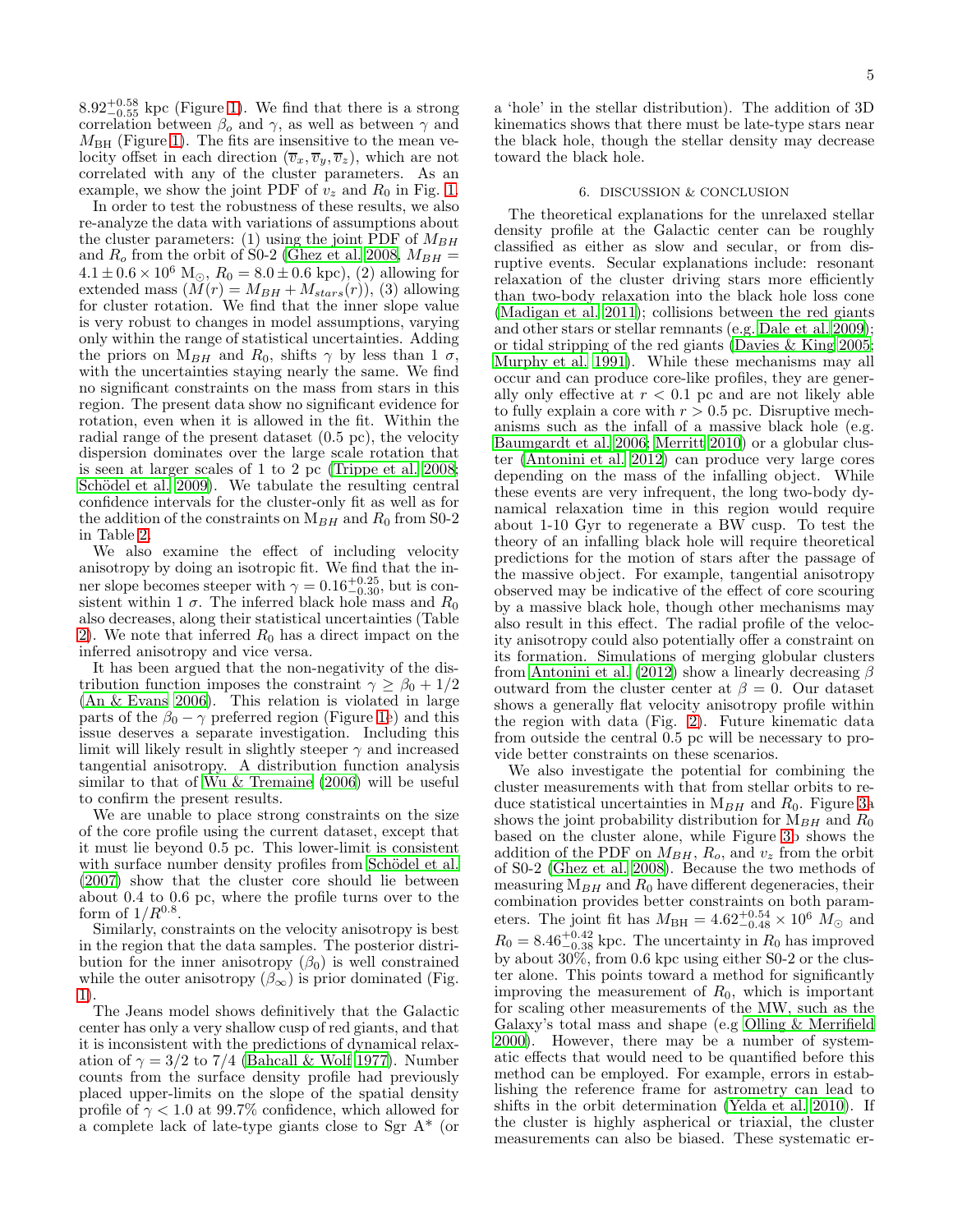

<span id="page-5-0"></span>Fig. 2.— Comparison between the results of the Jeans modeling with observations. The observations are binned purely for illustrative purposes; the model uses individual likelihoods of the position and velocities of the stars to constrain cluster parameters. Left: The predicted projected surface density profile with the  $1\sigma$  shaded region and the observed (not completeness corrected) number density from [Do et al. \(2013\)](#page-6-4). Center: The predicted projected velocity dispersion as a function of projected distance from Sgr  $A^*$  in the three velocity components and the 1  $\sigma$  deviation from the most probable fit. Right: the central 68% confidence interval for velocity anisotropy as a function of physical radius from the black hole. The velocity anisotropy is flat to the edge of our data (green line); beyond this region, the constraints are prior dominated.



<span id="page-5-1"></span>FIG. 3.— The PDFs from the Jeans modeling analysis of the NSC for (a)  $M_{\rm BH}$  and (b)  $R_0$ , marginalized over all other parameters. The central 68% confidence interval is shown in shaded red  $(M_{\rm BH} = 5.76_{-1.26}^{+1.76} \times 10^6$   $M_{\odot}$ ,  $R_o = 8.92_{-0.55}^{+0.58}$  kpc). Panel (c) shows the joint PDF of  $M_{BH}$  and  $R_0$ , showing the correlation in the two parameters. The contours are at confidence levels of 68%, 95%, and 99.73%. Panel (d) shows the joint PDF after the addition of the constraints from the orbit of S0-2 [\(Ghez et al. 2008](#page-6-11)); the PDF from the cluster (dashed black) and S0-2 (dotted blue) are oriented in different directions, so their combination leads to stronger constraints and can improve the measurement of  $R_0$  by 30% compared to using either methods alone  $(M_{\rm BH} = 4.62^{+$